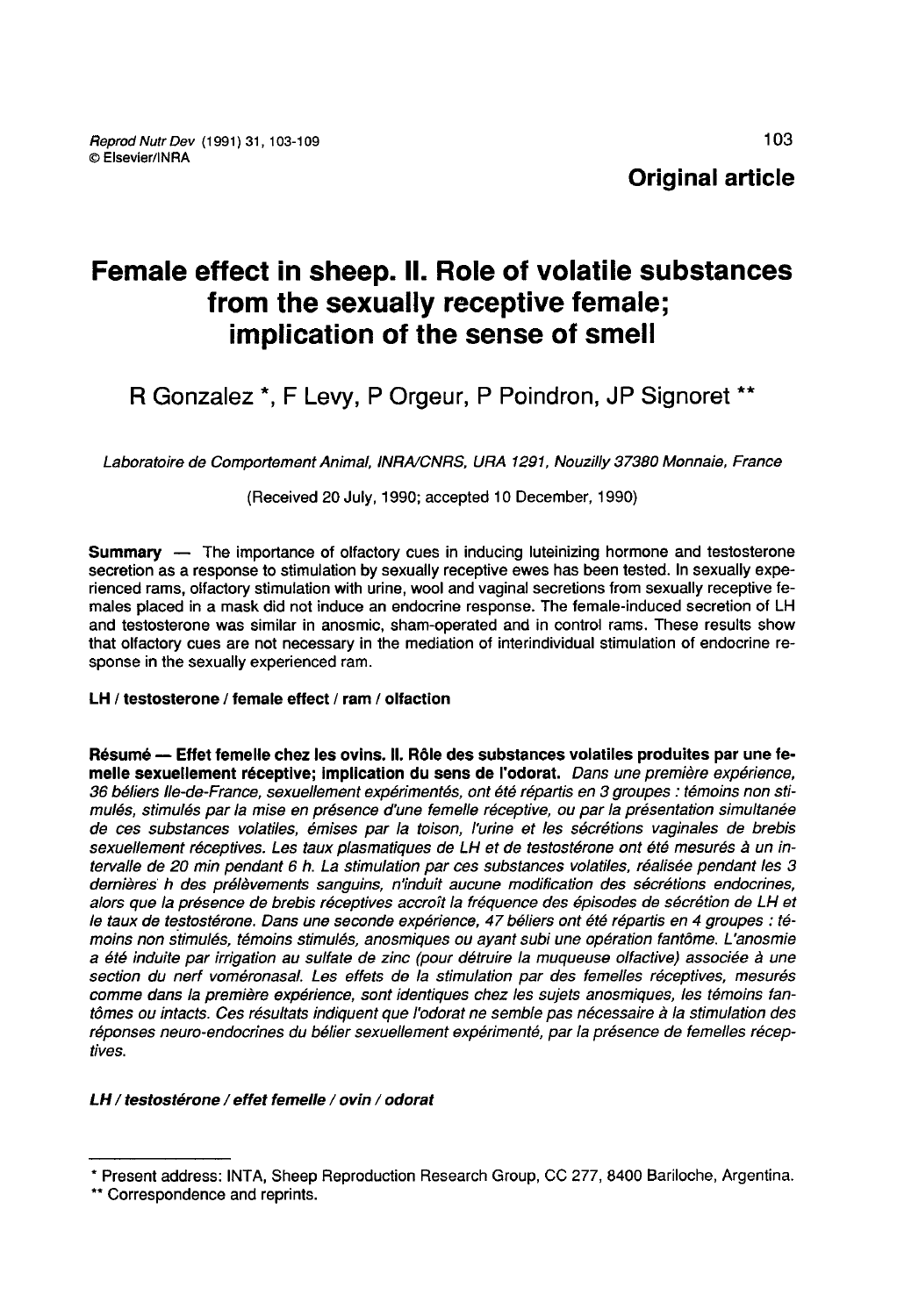#### INTRODUCTION

Olfaction is involved in most of the effects that males have on female physiology (Vandenbergh, 1988). In sheep, the male's presence induces rapid changes in the pattern of pituitary hormone secretion in the female: the presentation of the ram to anestrous ewes induces an LH pulse in a matter of minutes (Martin et al. 1978; Poindron et al, 1980). This effect can be mimicked by the odor of ram's fleece or fleece extract (Cohen-Tannoudji et al, 1989). A similar effect has been described in the male: the presence of sexually receptive females induces an increase in LH and testosterone levels (mice: Coquelin and Bronson, 1980; rats: Kamel et al, 1977; hamsters: Macrides et al, 1974; bulls: Katongole et al, 1971; rams: Sanford et al, 1974). However, contrary to what is known about the female, little is known about the sensory cues involved in the female effect on males, even though the possible role of olfactory cues has been proposed (Schanbacher et al, 1987; Gonzalez et al, 1988). The aim of this study was to experimentally determine the importance of olfactory cues in the LH and testosterone response of rams to sexually receptive ewes. The first experiment was designed to test whether the stimulation with potential sources of pheromones (urine, wool, and vaginal secretions) from sexually receptive females was sufficient to induce an endocrine response in the male. In the second experiment, we investigated whether the sense of smell was necessary for the female effect.

#### MATERIALS AND METHODS

#### Animals

Adult and sexually experienced Ile-de-France rams were used. They had been isolated from contact with females for 1 month prior to the experiment. Sexual receptivity was induced in ovariectomized Ile-de-France ewes treated with progesterone (100 mg im) for 5 d and then injected with estradiol benzoate (50  $\mu$ g im) on the 7th d. Animals were kept indoors under natural light conditions, and fed a constant diet of dehydrated lucerne and maize, plus straw and mineral complement ad libitum.

#### Hormone assays

The effect of stimulation was assessed by measuring the circulating LH and testosterone levels. Blood samples were taken continuously from rams at 20-min intervals for a 3-h prestimulation period and for 3 h during stimulation. Blood samples were kept at 4 °C before centrifugation and thereafter plasma was stored at  $-15$  °C. LH and testosterone concentrations were each measured (Pelletier et al, 1982; Garnier et al, 1978, respectively) in a single assay by direct RIA methods on duplicate serum samples. The intraassay coefficients of variation and the levels of detection were 8.3% and 100 pg/ml and 6.6% and 200 pg/ml for LH and testosterone respectively. Purified OLH CY 1051 ( $= 2.1 \times$  NIH-LH-S1) was used as standard. LH peaks were iden-<br>tified using the Pulsar algorithm program (Merriam and Wachter, 1982). The smoothing window used to compute the theoretical baseline was 10 samples (200 min).

## Statistical analysis

LH pulse frequency data was analyzed between groups by the Mann-Whitney U-test, and intragroup comparisons of LH pulse frequency between pretreatment and treatment periods by the Wilcoxon matched-pair test [34]. All the reported significant differences are one-tailed.

ANOVA tests using the SYSTAT statistical computer program (Wilkinson, 1988) were performed on the mean testosterone concentrations between groups. The beginning of the "treatment period" was delayed by 40 min for determining testosterone values to take into account the lag in gonadal response following an LH pulse (Terqui et al, 1980). Intragroup com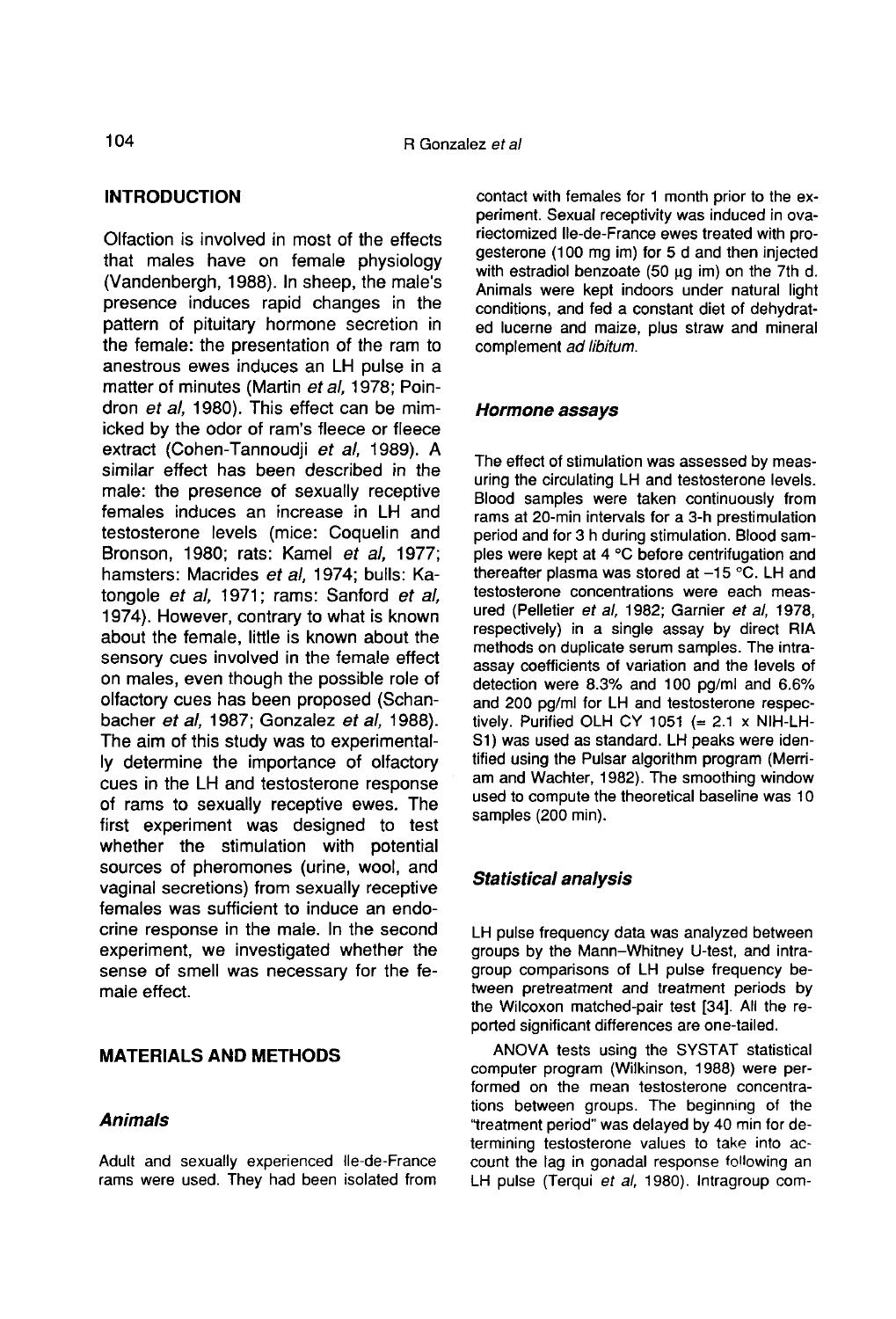parisons were made between pretreatment and treatment periods by repeated measure analysis (Stevens, 1986). The accepted level of significance was  $P < 0.05$ .

### EXPERIMENT 1

#### **Methods**

#### Experimental groups and procedure

Thirty-six adult and sexually experienced Ile-de-France rams were allocated at random into 3 groups of 12 animals: i), stimulated by female odor; ii), stimulated by sex-<br>ually receptive females: and iii). receptive unstimulated controls.

The classical sources of sexual phero mones are urine or vaginal secretions. However, in the female, the odor from ram's fleece stimulates LH release and ovulation in the anestrous ewe (Knight and Lynch, 1980; Signoret and Lindsay, 1982). Therefore, we chose to associate these 3 substances to test their effect on rams. Olfactory stimulation was performed by fitting the rams with masks as described in the ewe by Cohen-Tannoudji et al (1986). To verify that fitting the masks did not affect spontaneous LH pulsatility pattern, in a pre-experimental phase 21 of the rams (7 per experimental group) were fitted with a mask containing a sterile pad for the last 3 h of the 6-h period of blood sampling at 20 min intervals.

For the experiment, each group of rams was placed in a 10-m<sup>2</sup> pen which was visually isolated from the others, and blood was sampled for 6 h at 20-min intervals from 09.00 am onwards. Olfactory stimulation or introduction of females took place

after 3 h of blood sampling. The masks contained 2 ml urine, 2 g wool and a cotton pad impregnated with vaginal secretions from females induced into sexual receptivity by steroid treatment. Urine was obtained from 4 sexually receptive ewes by reflex emission after induced apnea a few min before stimulation began, and pooled. Wool was clipped from their neck and back. In 12 females, sterile cotton pads were introduced deeply within the vaginal and left for 30 min. Then each pad was cut into 4 equal pieces and distributed in 4 different masks. In this way, each olfactorystimulated ram received an odor from 4 different sexually receptive ewes. Rams were trained to accept fitting of the masks containing one sterile cotton pad 5 times for 1, 2, 3, 4 and 5 h respectively during the week before the experiment.

#### **Results**

Fitting the rams with a mask containing a sterile cotton pad did not affect any hormonal parameters considered when compared with the 3 preceding h. Olfactory stimulation with odors from sexually receptive females did not affect LH or testosterone levels (table I). As in previous experiments, stimulation by sexually receptive females increased LH pulse frequency and testosterone values. No hormonal parameter changed in unstimulated controls.

#### EXPERIMENT 2

In this experiment, rams with an entirely blocked olfactory system were compared to sham-operated and intact rams when in contact with estrous females.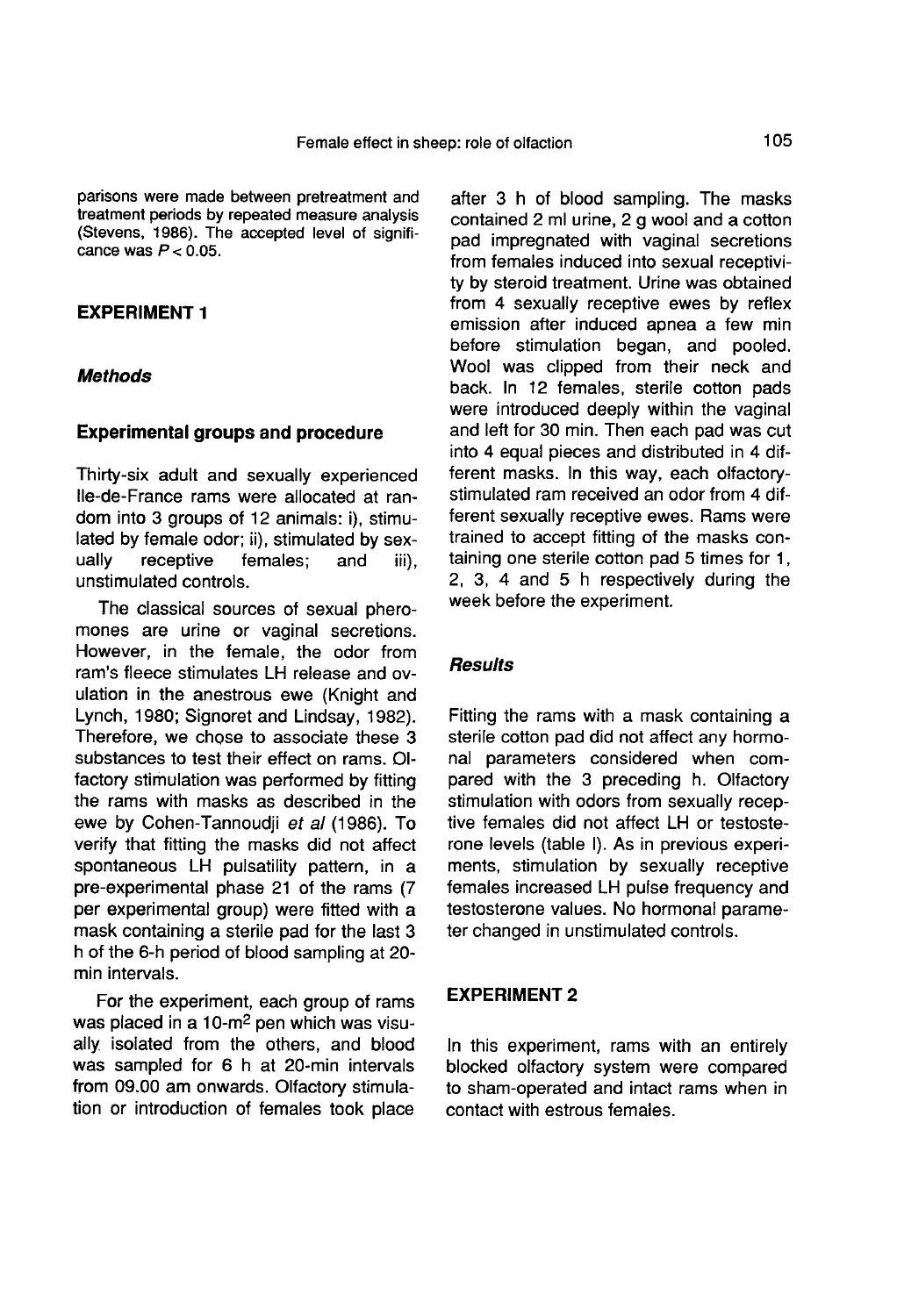Table I. Mean LH pulse frequency and mean testosterone values (standard deviation in brackets) for 12 rams stimulated by the odor of urine, vaginal secretion and wool of sexually receptive ewes (Odor), for 12 rams stimulated by sexually receptive ewes (Ewes) and 11 unstimulated control rams (Control).

|                          | Group          | Pretreatment<br>period |                       | Treatment<br>period |                     |
|--------------------------|----------------|------------------------|-----------------------|---------------------|---------------------|
| Mean LH pulse            | Odor           | 0.66                   | $(0.32)$ a            | 0.83                | (0.35) <sup>3</sup> |
| Frequency<br>per ram/3 h | Ewe<br>Control | 0.50<br>0.54           | $(0.26)$ <sup>a</sup> | 1.75                | $(0.71)^b$          |
|                          |                |                        | $(0.26)$ <sup>a</sup> | 0.90                | (0.42) <sup>a</sup> |
| Testosterone             | Odor           | 2.07                   | (1.38) <sup>a</sup>   | 2.24                | $(1.57)^a$          |
| mean level               | Ewe            | 1.80                   | $(1.31)^a$            | 4.09                | (2.90) <sup>b</sup> |
| ng/ml plasma             | Control        | 1.33                   | (0.79)a               | 2.08                | (1.99)a             |

Different letters in the same row and for a given variable in the same columns indicate statistically significant differences  $(P < 0.05)$ .

### **Methods**

#### Experimental groups and procedure

Forty-seven adult sexually experienced rams were allocated at random to 4 experimental groups: anosmic, sham-operated, stimulated intact controls and nonstimulated intact controls (12 animals per group, except for the sham-operated group) (11 animals). Rams were kept together except for 15 d during the treatments to induce anosmia: anosmic and sham-operated groups were separated 45 d before the experiment began. The technique described in sheep by Poindron (1974) was used for destruction of nasal mucosa and repeated to induce permanent anosmia. Three d after the second treatment with zinc sulfate, 1 cm of each vomeronasal nerve was removed under visual control, according to the surgical method described in the ewe by Cohen-Tannoudji et al (1989). One month was allowed for recovery before the experiment began. Anosmia was verified by repulsion

test (Poindron, 1974). Anosmic rams were killed 10 d after the end of the experiment, and the completeness of the lesion established by careful dissection. The rams of the sham-operated group underwent the same treatment as the anosmic group except for nasal infusion with saline, and the surgical procedure was stopped before nerve sectioning.

## Experimental protocol

The experiment took place on 2 successive days in March, and half of the animals in each group were used for each session. The intact non-stimulated animals were housed in visual isolation from the others, The intact non-stimulated animals were<br>housed in visual isolation from the others,<br>in a 10-m<sup>2</sup> pen. The rams from the stimu-<br>lated groups were placed together in 2 lated groups were placed together in 2<br>contiquous 10-m<sup>2</sup> pens. Blood samples in a 10-m<sup>2</sup> pen. The rams from the stimu-<br>lated groups were placed together in 2<br>contiguous 10-m<sup>2</sup> pens. Blood samples<br>were taken from all animals at 20-min, intervals over a 6-h period starting at 09.00 am. Three sexually receptive ewes were introduced into each pen after 3 h of blood sampling and remained with the males for the following 3 h.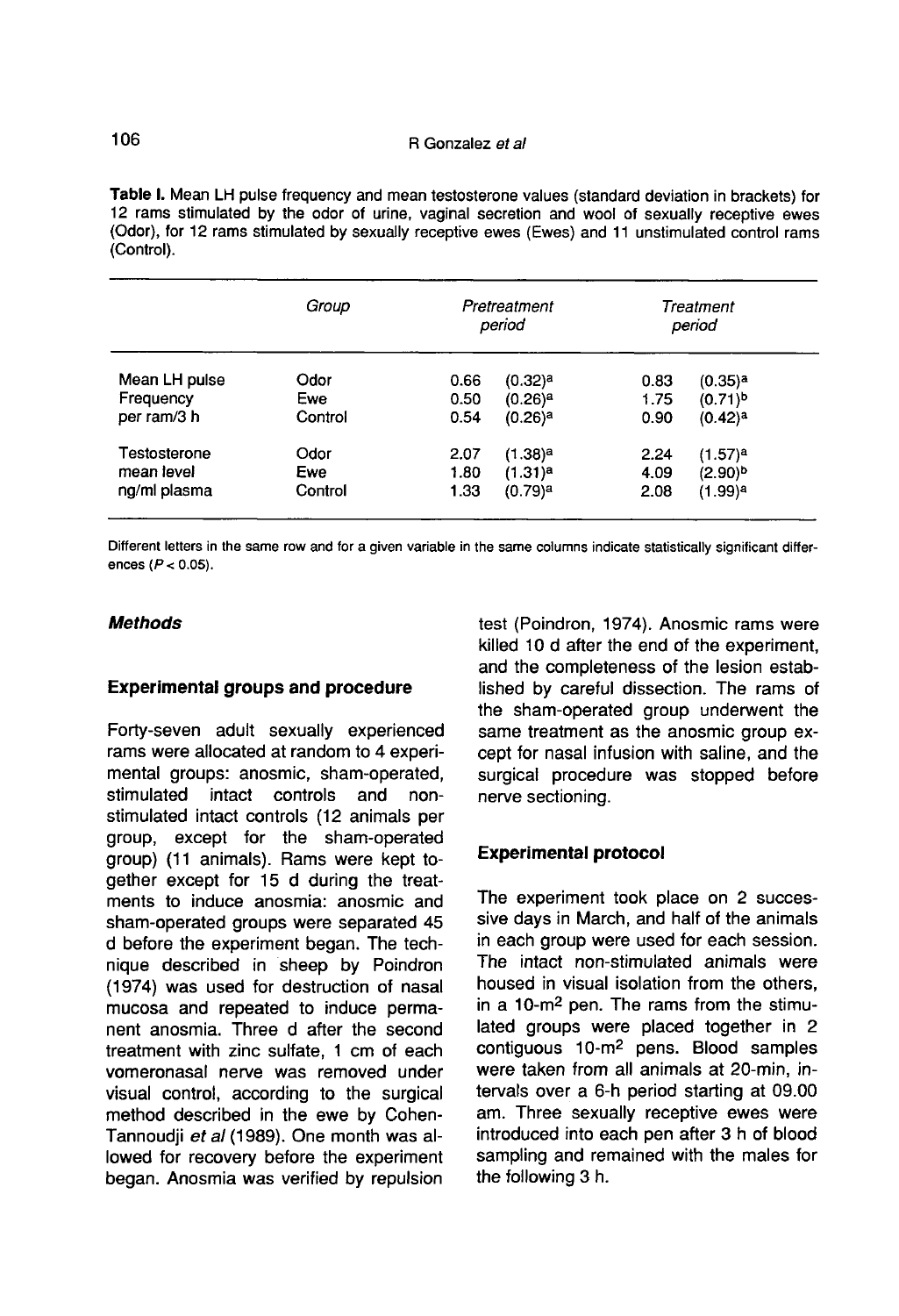### **Results**

The hormonal parameters considered were not affected by anosmia: no significant difference appeared between groups during the pretreatment period. The introduction of the sexually receptive female significantly increased LH pulse frequency patterns in anosmic, sham-operated and intact rams. The absence of any increase in intact non-stimulated rams resulted in a significant difference with the 3 stimulated groups. Testosterone mean values increased in all stimulated groups, and were significantly different from those observed in the intact non-stimulated group (table II).

## **DISCUSSION**

Olfactory stimulation with wool, urine and vaginal secretion from sexually receptive ewes was found to be insufficient to induce an endocrine response in rams under our experimental conditions. Such a result is contrary to what has been described in rodents: plasma LH and/or testosterone levels increase after sniffing female urine in mice (Maruniak and Bronson, 1976), the odor of female litter in rats (Kamel et al, 1977) or vaginal secretions in hamsters<br>(Macrides et al, 1974). In our experiment, we used a mask for olfactory stimulation. which could have disturbed the endocrine reactions. However, with the same technique used in female sheep, no inhibition of spontaneous release of LH has been observed, and the sexual pheromones from the ram are as efficient as the male itself in inducing LH release in anestrous ewes (Cohen-Tannoudji et al, 1986, 1989).

In our experimental procedure, only volatile substances were used to stimulate the rams: an insufficient stimulation of the accessory system cannot be excluded. In rodents, this system mediates the stimulatory effect of pheromones (Wysocki, 1979; Wysocki et al, 1983), and non-volatile substances need to be dissolved in liquids in

| Table II. Mean LH pulse frequency and mean testosterone values (standard deviation in brackets)                                                                                                            |  |
|------------------------------------------------------------------------------------------------------------------------------------------------------------------------------------------------------------|--|
| from 12 anosmic rams stimulated IA/S), 11 sham-operated rams stimulated (S/S), and 12 intact rams<br>stimulated (I/S), stimulated by sexually receptive females, and 12 intact non-stimulated rams (I/NS). |  |

|               | Group | Pretreatment period |                       | Treatment period |                       |
|---------------|-------|---------------------|-----------------------|------------------|-----------------------|
| LH mean pulse | A/S   | 0.16                | $(0.19)$ <sup>a</sup> | 0.83             | $(0.46)^b$            |
| frequency     | S/S   | 0.41                | $(0.46)$ <sup>a</sup> | 1.08             | $(0.53)^b$            |
| per ram/3 h   | I/S   | 0.50                | $(0.33)$ <sup>a</sup> | 1.25             | $(0.52)^{b}$          |
|               | I/NS  | 0.50                | $(0.23)$ <sup>a</sup> | 0.16             | $(0.19)$ a            |
| Testosterone  | A/S   | 1.10                | $(0.75)$ <sup>a</sup> | 3.16             | $(1.84)^{b}$          |
| mean level    | S/S   | 1.45                | $(0.90)$ <sup>a</sup> | 3.35             | $(1.84)^{b}$          |
| ng/ml plasma  | VS    | 1.75                | $(1.01)^a$            | 3.75             | $(1.35)^{b}$          |
|               | I/NS  | 1.61                | $(1.00)^a$            | 1.25             | $(0.90)$ <sup>a</sup> |
|               |       |                     |                       |                  |                       |

Different letters in the same row and for a given variable in the same columns indicate statistically significant differences  $(P < 0.05)$ .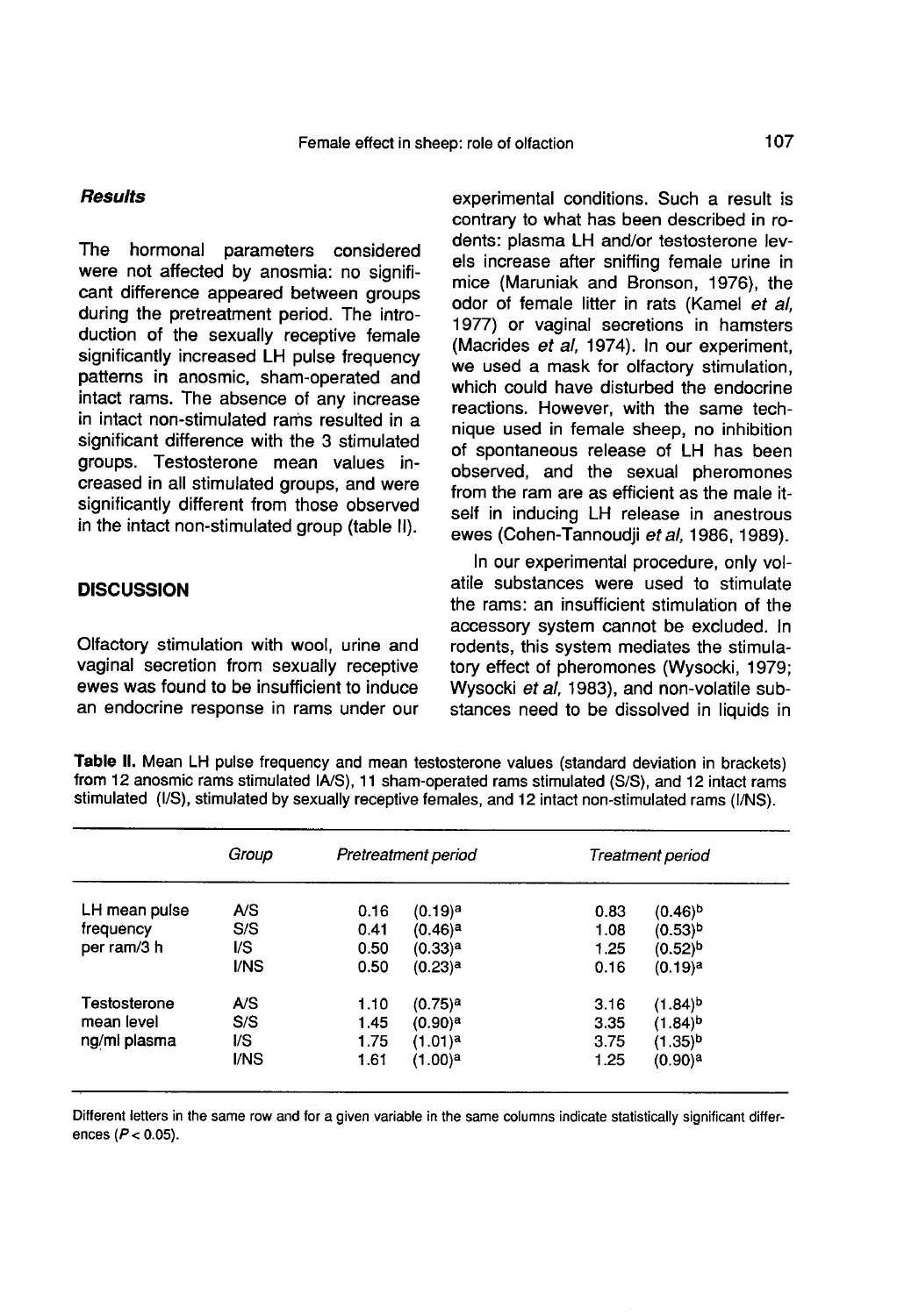order to reach the vomeronasal organ (Wysocki et al, 1980). If this is the case in sheep, a direct contact with the fluids containing the active chemicals would be necessary for a complete stimulation of the accessory system. However, the mask used in our experiment enforced a distance of 1-2 cm between the muzzle and the pheromone source. Therefore the lack of response could be due to insufficient stimulation. As this is not the case with the male effect in female sheep (Cohen-Tannoudji et al, 1989), it may also indicate that the male effect in ewes and the female effect in rams are controlled by different mechanisms.

As already observed by Lindsay (1965), sexual behavior did not differ between the 3 groups, with the exception of a reduction in sniffing and flehmen frequency in anosmic rams. Blocking the entire olfactory function did not change the LH and testosterone response of rams to the presence of sexually receptive females, demonstrating that the sense of smell is not necessary for the female effect in sheep, at least under our experimental conditions using sexually experienced rams. A similar situation has been observed in the LH response of females to the presence of males or "male effect" after surgical removal of the olfactory bulbs in sheep (Cohen-Tannoudji et al, 1986) and in the anosmic doe after zinc sulfate treatment (Chemi neau et al, 1986). In such cases, however, olfactory stimulation by male odor (fleece, or fleece extracts) is effective in inducing the endocrine response (Knight and Lynch, 1980; Signoret and Lindsay, 1982). But when the olfactory function is eliminated, other sensory cues can compensate for the absence of chemical information.

The good agreement between the results of the 2 experiments suggests that the olfactory function does not play a critical role in the female effect in the sexually experienced ram.

## ACKNOWLEDGMENTS

The authors are indebted to A Locatelli for per-<br>forming the surgery. We wish to thank E Archer. D Blache, A Boissy, V Picketty and G Venier for technical assistance, and also thank the Laboratoire des Dosages Hormonaux, INRA Nouzilly for assistance with radio-immunoassays, and Y Combarnous for providing the standard for LH assays. R Gonzalez was supported by a grant from the INTA Fellowship Program (Argentina).

## **REFERENCES**

- Chemineau P, Levy F, Thimonier J (1986) Effects of anosmia on LH secretion, ovulation and oestrous behaviour induced by males in the anovular Creole goat. Anim Reprod Sci 10, 125-132
- Cohen-Tannoudji J, Locatelli A, Signoret JP (1986) Non-pheromonal stimulation by the male of LH release in the anoestrous ewe. Physiol Behav 36, 921-924
- Cohen-Tannoudji J, Lavenet C, Locatelli A, Tillet Y, Signoret JP (1989) Non-involvement of the accessory olfactory system in the LH response of anoestrous ewes to male odour. J Reprod Fertil 86, 135-144
- Coquelin A, Bronson FH (1980) Secretion of luteinizing hormone in male mice: factors that influence release during sexual encounters. Endocrinology 106, 1224-1229
- Garnier DH, Cotta Y, Terqui M (1978) Androgen radio-immunoassay in the ram: results of direct plasma testosterone and dehydroepiandrosterone measurement and physiological evaluation. Ann Biol Anim Biochim Biophys 18, 265-281
- Gonzalez R, Orgeur P, Signoret JP (1988) Luteininizing hormone, testosterone and cortisol responses in rams upon presentation of oestrous females in the non-breeding season. Theriogenology 31, 1075-1086
- Kamel F, Wright WW, Mock EJ, Frankel Al (1977) The influence of mating and related stimuli on plasma levels of luteinizing hormone, follicle stimulating hormone, prolactin and testosterone in the male rat. Endocrinology 101, 421-429